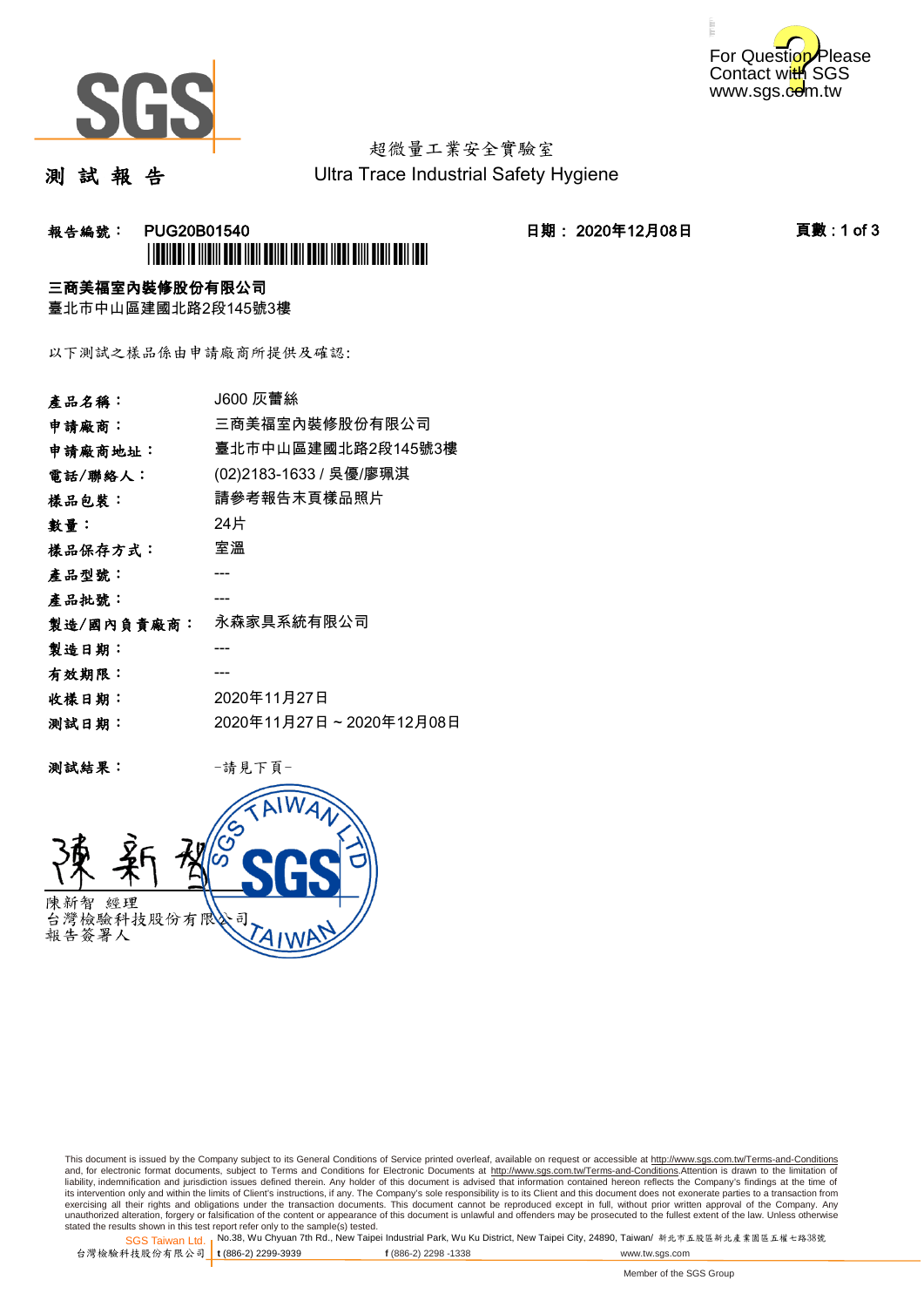

## 超微量工業安全實驗室

測 試 報 告

Ultra Trace Industrial Safety Hygiene

### **報告編號: PUG20B01540 日期: 2020年12月08日 頁數:2 of 3** \*PUG20B01540\*

#### 三商美福室內裝修股份有限公司

臺北市中山區建國北路2段145號3樓

測試結果:

| 测試項目      | CAS NO.       | 測試方法                                                                                | 測試<br>結果 | 定量/偵測<br>極限 | 單位   |
|-----------|---------------|-------------------------------------------------------------------------------------|----------|-------------|------|
| 甲醛釋出量     |               | ---                                                                                 |          | ---         |      |
| 甲醛釋出量-平均值 | $50 - 00 - 0$ | 本測試參考國家標準106.11.29公布建議檢驗<br><sup> </sup> 方法-CNS2215粒片板中甲醛釋出量,以分光 <br>光度計(UV/VIS)檢測。 | 0.539    | 0.0290      | mg/L |
| 甲醛釋出量-最大值 | $50 - 00 - 0$ |                                                                                     | 0.542    | 0.0290      | mg/L |

備註:

1.測試報告僅就委託者之委託事項提供測試結果,不對產品合法性做判斷。

2.本測試報告之所有檢驗內容,均依委託事項執行檢驗,如有不實,願意承擔完全責任。

3. 本報告不得分離,分離使用無效。

4.若該測試項目屬於定量分析則以「定量極限」表示;若該測試項目屬於定性分析則以「偵測極限」表示。

5.低於定量極限/偵測極限之測定值以「N.D.」或「 陰性」表示。微生物測試低於定量極限以「<定量極限值」表示。

6.甲醛釋出量:

| 記號  | 甲醛釋出量平均值丨 | 甲醛釋出量最大值 |  |  |
|-----|-----------|----------|--|--|
|     | $0.3$ 以下  | $0.4$ 以下 |  |  |
| ົ່າ | $0.5$ 以下  | $0.7$ 以下 |  |  |
| ົ   | $1.5$ 以下  | $2.1$ 以下 |  |  |

- END -

This document is issued by the Company subject to its General Conditions of Service printed overleaf, available on request or accessible at http://www.sgs.com.tw/Terms-and-Conditions and, for electronic format documents, subject to Terms and Conditions for Electronic Documents at http://www.sgs.com.tw/Terms-and-Conditions.Attention is drawn to the limitation of liability, indemnification and jurisdiction issues defined therein. Any holder of this document is advised that information contained hereon reflects the Company's findings at the time of<br>its intervention only and within t exercising all their rights and obligations under the transaction documents. This document cannot be reproduced except in full, without prior written approval of the Company. Any<br>unauthorized alteration, forgery or falsifi

SGS Taiwan Ltd. 1 stated the results shown in this test report refer only to the sample(s) tested.<br>Stated the results shown in this test report refer only to the sample(s) tested.

台灣檢驗科技股份有限公司

**t** (886-2) 2299-3939 **f** (886-2) 2298 -1338 www.tw.sgs.com